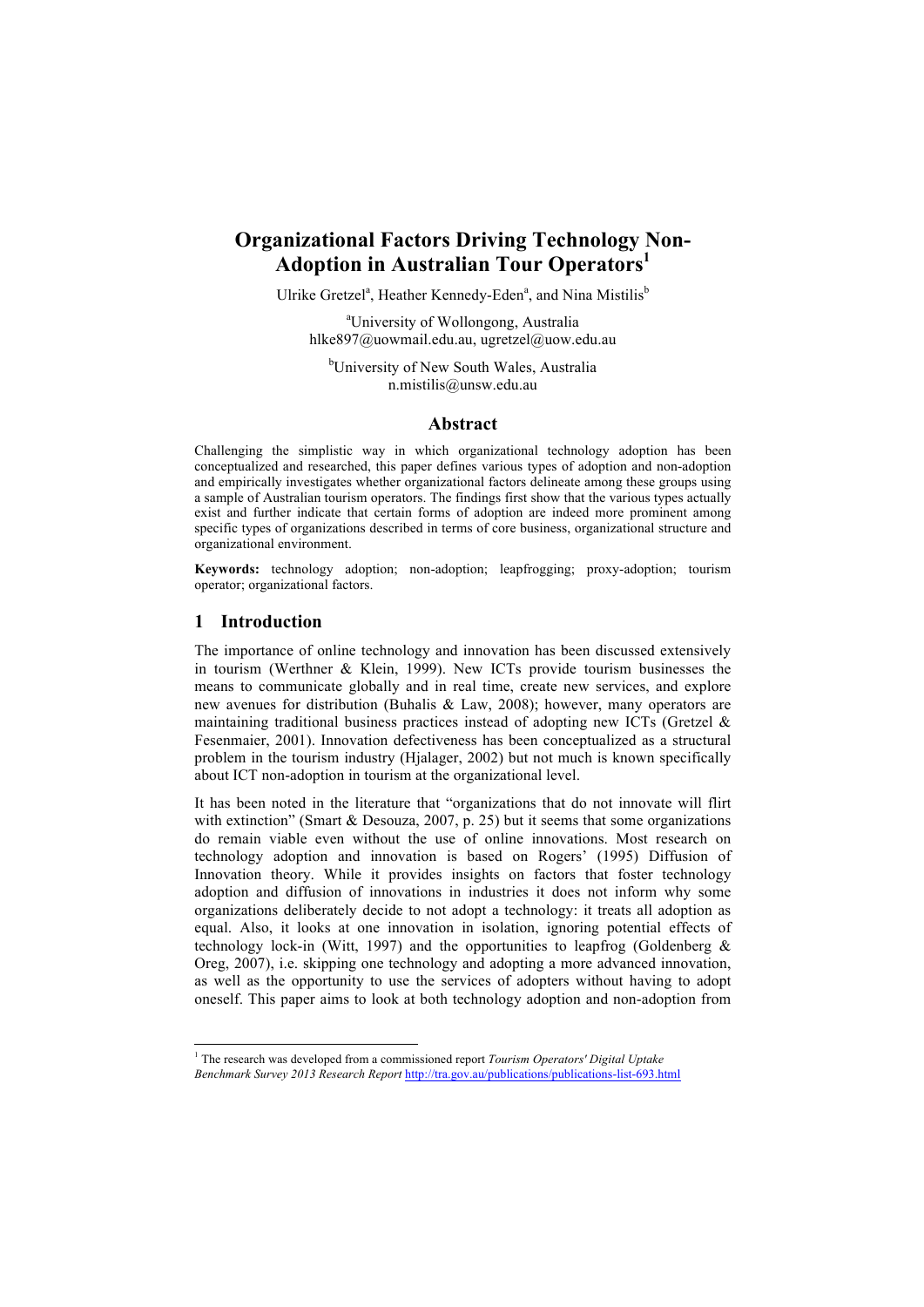this new perspective and to investigate whether structural factors can be found to delineate the various adopter groups.

### **2 Literature Review**

#### **2.1 Technology Adoption and Non-Adoption**

Many organizations find it challenging to keep up with the evolution of technology (Gretzel, Yuan, & Fesenmaier, 2000). This can cause some organizations to decide not to implement a specific technology and to remain non-adopters despite potential benefits offered by the technology (Weber & Kauffman, 2011). In making technology choices, some organizations choose to leapfrog. Leapfroggers are classified as those who skip over some of the initial technology innovations and go immediately to the next generation of innovation (Hobday, 1995; Scaglione, Ismail, Trabichet, & Murphy, 2010). Leap-frogging can provide businesses with competitive advantage by not being hampered by previous infrastructure (Gallagher, 2006). However, sometimes original investments into technology innovation are so great that organizations' fear of additional or switching costs precludes adoption (Shapiro & Varian, 1999). This leads to technology lock-in. Those locked in, or stallers, may not adopt new innovation for many reasons including reluctance to discard something useful, delaying for better cost, high initial cost of the original system, and steps to upgrade being too difficult (Greenstein, 1997). Finally the service dominant logic in system design and cloud computing allow organizations to reap the benefits of certain technologies without their necessary adopting them. Such proxy-adopters take advantage of services made available by third parties for a fee or on a commission basis.

#### **2.2 Organizational Factors Influencing Adoption/Non-Adoption**

Zhu, Kraemer and Xu (2002) in their conceptual model of organizational e-business adoption stress the importance of technological, organizational and environmental contexts in shaping adoption intent with firm size being featured prominently in their model. Tourism consists of diverse businesses ranging from large to small and microsized (less than 5 employees). For many firms, strategic technology decisions are difficult due to possible financial impacts and other factors (Nair, 1997). While any organizations may struggle with technological change, smaller businesses seem to have most difficulty (Gretzel, Yuan & Fesenmaier, 2000). Bigger businesses may have resource advantages but many technologies, including social media and cloud services, do not require an extensive cash output for implementation, affording joining opportunities for small businesses. Therefore, it is unclear if and how size influences e-business adoption. Further, the ownership structure could be a factor in that for franchisees and business chains, many technology adoption decisions are taken at head office level. Various sectors within tourism exhibit different technology adoption patterns. For instance, many accommodation providers employ self-service technologies (Fisher & Beatson, 2002). Within the restaurant and dining sector, clear advantages to having IT innovations have been discussed as well (Ansel & Dyer, 1999). Therefore it appears that certain technology adoption/non-adoption types might be more prominent in particular industry sectors. Another issue businesses encounter with technology innovations is the digital divide between rural and urban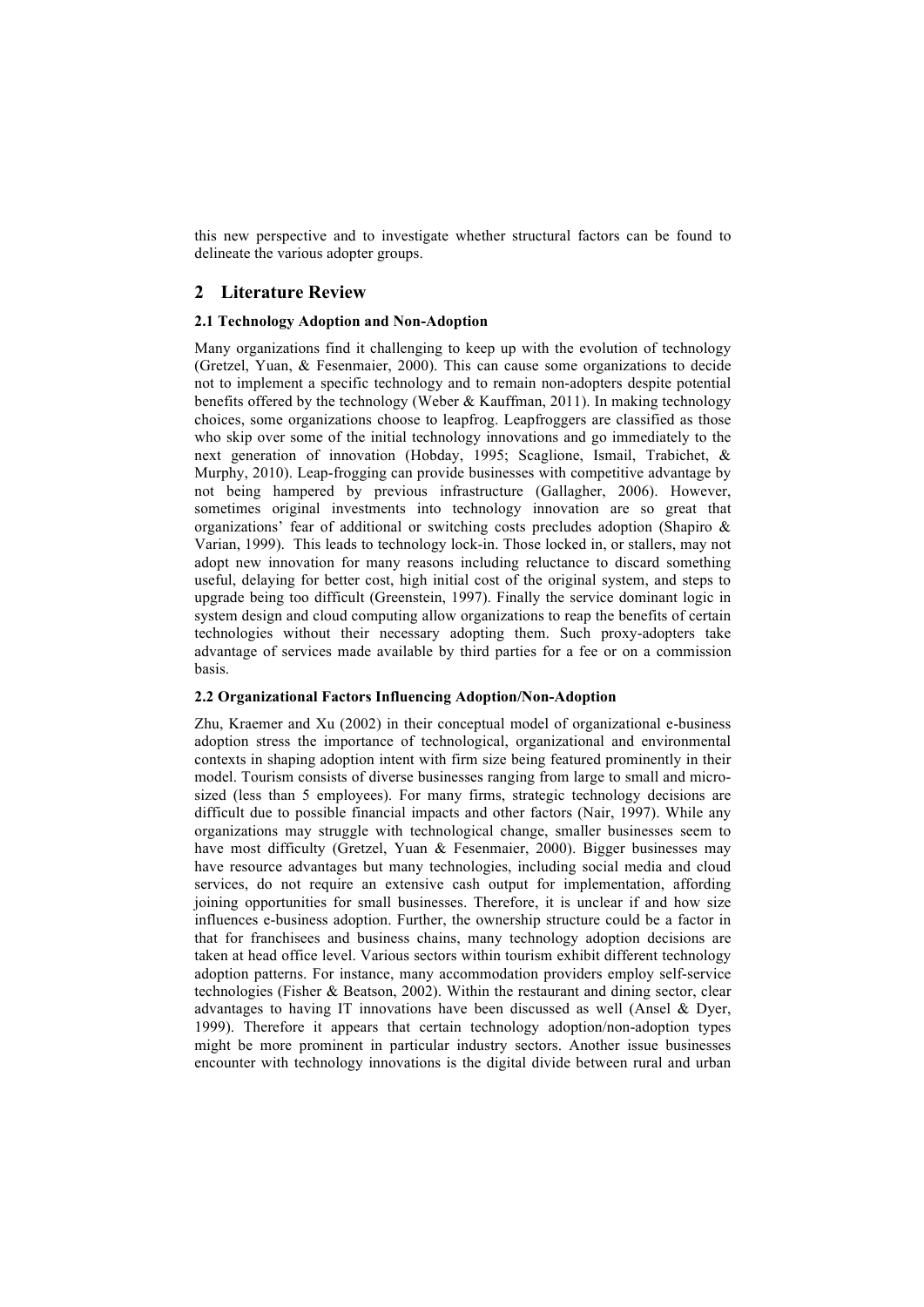areas. In rural areas, even basic Internet services may be difficult or non-existent (Gretzel, Jamal, Lee & Go, 2009). With today's more technology savvy traveller, it is increasingly important for remote tourism destinations to be able to communicate with potential travellers through technology (Minghetti & Buhalis, 2010), yet the lack of infrastructure and adoption not being observable in other organizations might hinder adoption.

## **3 Methodology**

Empirical data was collected as part of the 2013 benchmark survey of tourism operators in Australia examining uptake of digital technologies for distribution of tourism products and services. The survey was conducted across five selected industry sectors (Accommodation, Dining, Attractions, Tours, Hire/Rentals) in May and June, 2013 through Computer Assisted Telephone Interviewing (CATI) and an online survey of randomly selected Australian Tourism Data Warehouse members. There were 1200 respondents to the CATI survey and 972 responses to the online survey. Respondents were classified into categories depending on their technology adoption: Non-adopters did not have a webpage or a social media presence, proxyadopters did not have a webpage or social media presence but had their information listed through a third party website; Adopters had a webpage and a social media presence; Leapfroggers did not have a webpage but had a social media presence; and, Stallers had a webpage but not a social media presence.

We identified five organizational factors to examine in relation to technology adoption or non-adoption; (1) size of the organization, (2) location of the organization, (3) type of business (stand alone, franchise, part of a group/chain, government agency, and not-for-profit agency), (4) core business defined by industry sector, and, because the focus of the survey was on technology for online distribution, (5) whether the organization took bookings/reservations for their services. Crosstabulations and chi-square tests were used to investigate whether the five adoption/non-adoption groups significantly differed across organizational variables.

## **4 Findings**

Of the 2172 returned surveys, 2161 responses were usable and were classified into the five categories of adopter (61.9%), leapfrogger (6.2%), staller (20.8%), proxy-adopter (4.2%), and non-adopter (6.5%). The Chi-Square analyses indicate that significant differences exist among the groups in terms of their organizational characteristics (Table 1). With respect to organizational core business, the findings indicate that stallers are more likely accommodation businesses. Leapfroggers are more likely dining establishments, Proxy-adopters are more likely attractions, Adopters are more likely attractions and tour companies, and Non-adopters are more likely hire companies than the other adoption types. Adopters, followed by Stallers and Proxy-Adopters are more likely to take bookings, suggesting that the need to handle reservations online fostered Web 1.0 adoption but not Web 2.0 uptake.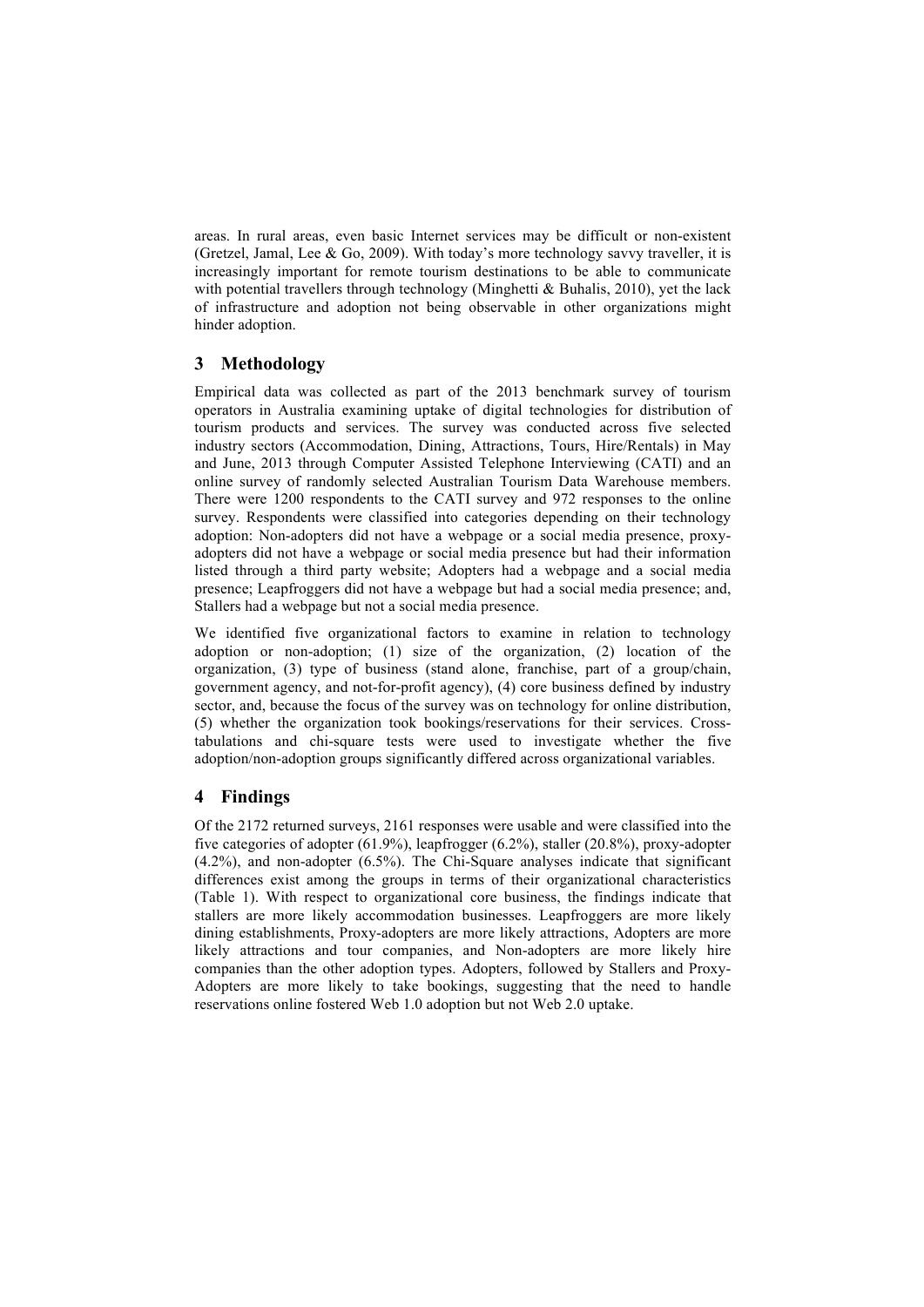|                                   | Non-<br>adopter | Proxy-<br><b>Adopter</b> | <b>Staller</b> | Leap-<br>frogger | <b>Adopter</b> | Chi<br>Square |
|-----------------------------------|-----------------|--------------------------|----------------|------------------|----------------|---------------|
| <b>Core business</b>              |                 |                          |                |                  |                |               |
| Industry sector                   |                 |                          |                |                  |                |               |
| Accommodation                     | 17.6            | 47.3                     | 61.3           | 21.6             | 43.0           | 273.8**       |
| Dining                            | 64.1            | 33.0                     | 16.0           | 67.2             | 25.6           |               |
| <b>Attractions</b>                | 4.2             | 13.2                     | 7.8            | 7.5              | 13.0           |               |
| <b>Tours</b>                      | 7.7             | 4.4                      | 10.7           | 3.0              | 14.2           |               |
| Hire/Rentals                      | 6.3             | 2.2                      | 4.2            | 0.7              | 4.2            |               |
| Takes bookings                    | 70.2            | 84.6                     | 94.9           | 83.6             | 95.2           | 140.4**       |
| <b>Organizational Structure</b>   |                 |                          |                |                  |                |               |
| Organization Type                 |                 |                          |                |                  |                |               |
| Stand-alone                       | 89.4            | 77.8                     | 79.6           | 81.5             | 79.4           | $24.4*$       |
| Franchise                         | 2.8             | 2.2                      | 2.0            | 3.7              | 3.6            |               |
| Chain/Group                       | 5.6             | 10.0                     | 10.4           | 8.1              | 13.4           |               |
| Other                             | 2.1             | 10.0                     | 8.0            | 6.7              | 8.0            |               |
| Size of Organization              |                 |                          |                |                  |                |               |
| $\leq$ 5 people                   | 56.8            | 61.1                     | 59.3           | 43.3             | 44.2           | 96.9**        |
| $5$ to 9                          | 27.3            | 15.6                     | 18.0           | 23.9             | 15.4           |               |
| 10 to 19                          | 10.1            | 14.4                     | 11.9           | 17.9             | 16.6           |               |
| 20 to 199                         | 5.0             | 5.6                      | 7.9            | 10.4             | 15.6           |               |
| 200 or more                       | 0.7             | 3.3                      | 2.9            | 4.5              | 8.2            |               |
| <b>Organizational Environment</b> |                 |                          |                |                  |                |               |
| Urban                             | 37.4            | 25.3                     | 32.4           | 26.1             | 39.2           | $21.3**$      |
| Semi-urban                        | 51.8            | 58.2                     | 54.7           | 55.2             | 48.5           |               |
| Rural                             | 10.8            | 16.5                     | 12.9           | 18.7             | 12.3           |               |

**Table 1.** Organizational Factors by Adopter/Non-Adopter Group

Note: \* = significant at the .05 level; \*\* = significant at .01 level

As far as organizational structure is concerned, Non-adopters are more likely standalone businesses, Leapfroggers franchisees, and Adopters franchisees, group/chain businesses, and other organisations. Stallers are more likely to include other types of organisations. Adopters are clearly bigger than organisations in the other categories. Leapfrogging is most likely to occur at the upper end of the small business category. Adopters are more likely to operate in urban environments but so are Non-adopters. Thus, the results show that urban environment per se does not guarantee a more sophisticated adoption level. Leapfroggers are more likely to be rural. This seems to indicate that Web 2.0 does provide opportunities to overcome the lack of infrastructure that might have halted Web 1.0 adoption in rural areas.

#### **5 Conclusion and Implications**

The findings provide empirical support for the existence of the five adoption/nonadoption groups and indicate that certain types of organizations are more likely to fall within a particular adoption/non-adoption type. The paper calls for future research that explores these adoption groups more deeply and identifies additional influence factors. From a practical point of view it suggests that government policies to foster innovation in tourism have to carefully consider various types of innovation as well as deliberate non-adoption. It also shows that technology providers offering proxyadoption services need to be aware of factors that increase an organization's